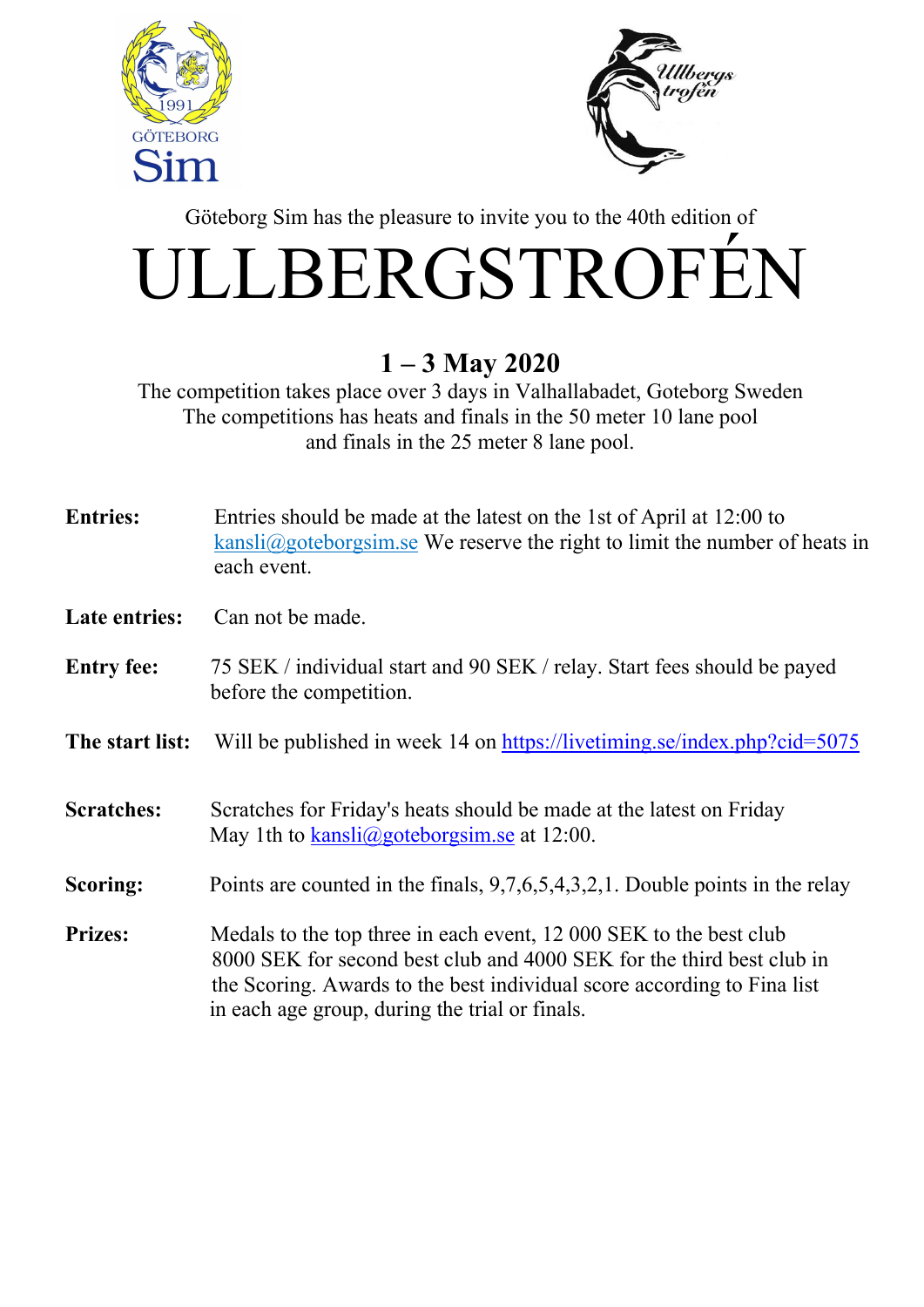| <b>Competition times:</b> | Friday Session 1 heats<br>and finals                                                                                                          | Warm up 14.00-15.15<br>competition starts 15.30                                                                                                                                         |  |  |  |  |  |
|---------------------------|-----------------------------------------------------------------------------------------------------------------------------------------------|-----------------------------------------------------------------------------------------------------------------------------------------------------------------------------------------|--|--|--|--|--|
|                           | Saturday Session 2 heats Warm up 07.00-08.15<br>and finals                                                                                    | competition starts 08.30                                                                                                                                                                |  |  |  |  |  |
|                           | Saturday Session 3 finals Warm up 13.15-14.30                                                                                                 | Competition starts 14.45                                                                                                                                                                |  |  |  |  |  |
|                           | Sunday Session 4 heats<br>and finals                                                                                                          | Warm up 07.00-08.15<br>competition starts 08.30                                                                                                                                         |  |  |  |  |  |
|                           | Sunday Session 5 finals Warm up 13.00-14.15                                                                                                   | Competition starts 14.30                                                                                                                                                                |  |  |  |  |  |
| <b>Ullberg Office:</b>    | Located at the entrance in Valhallabadet. Opening hours: Friday from<br>13:00, Saturday and Sunday from 07.30                                 |                                                                                                                                                                                         |  |  |  |  |  |
| <b>Information:</b>       | Göteborg Sims office<br>Valhallagatan 3<br>412 51 Goteborg, Sweden<br>E-mail<br>kansli@goteborgsim.se<br>Homepage www.goteborgsim.se          |                                                                                                                                                                                         |  |  |  |  |  |
| Age groups:               | A: 18 years and older; B: 16-17 years, C: 14-15 years, D: 13 years and<br>younger. Age groups are the age of the swimmer at 31 december 2020. |                                                                                                                                                                                         |  |  |  |  |  |
| Liseberg:                 |                                                                                                                                               | All clubs will get special offers on entry and park pass at Liseberg,<br>Please contact us for more information about our offer.<br>see www.liseberg.se for information about the park. |  |  |  |  |  |

## Welcome to Goteborg and the 40th edition of Ullbergstrofén